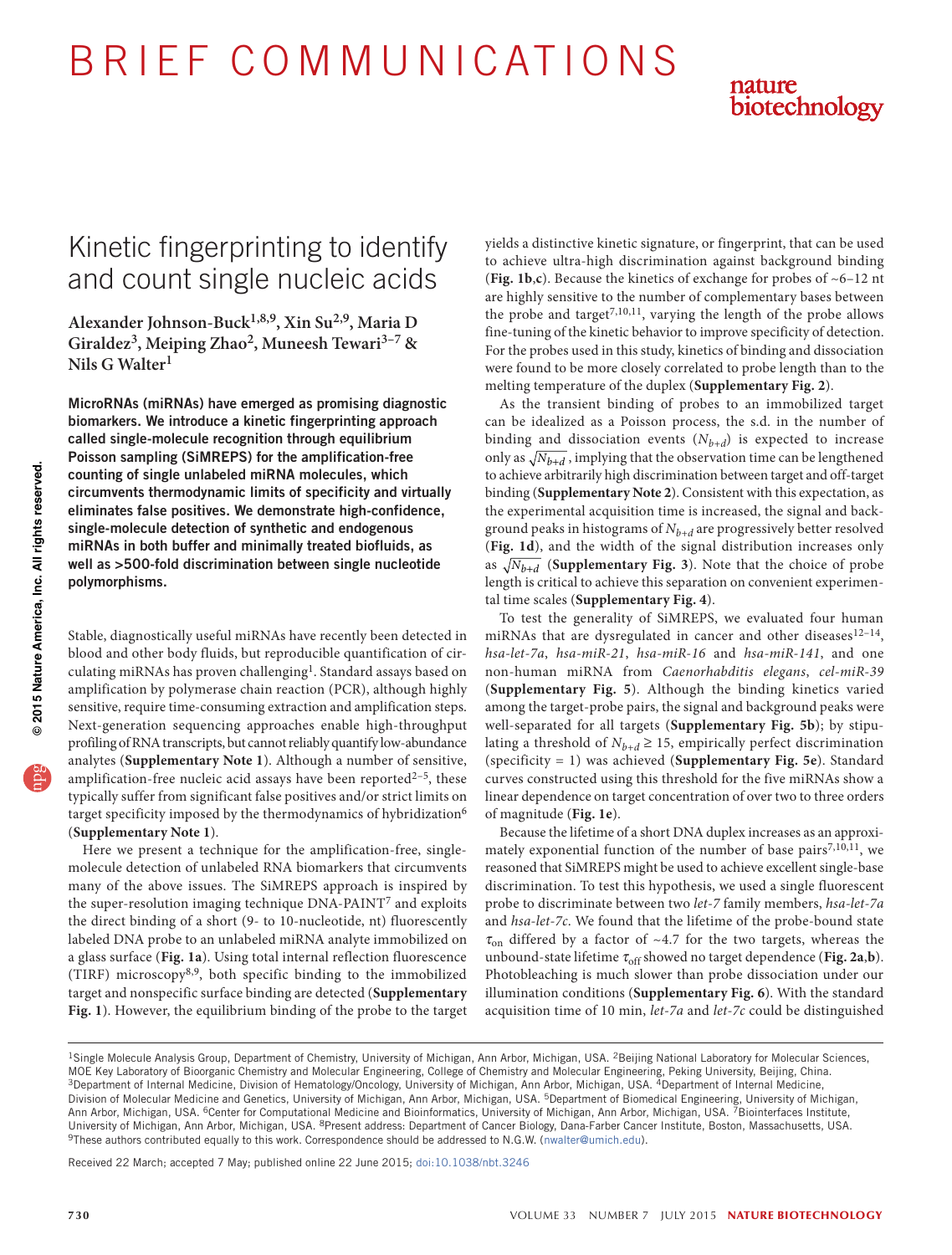<span id="page-1-0"></span>Figure 1 High-confidence detection of miRNAs with SiMREPS. (a) Experimental approach of SiMREPS detection of miRNAs. An immobilized miRNA target is identified by fluorescence microscopy as the site of repeated transient binding by short fluorescent DNA probes. (b,c) Binding of probes to the slide surface (b) exhibits kinetic behavior distinct from that of binding to a target molecule (c) (red, fluorescence intensity; blue, idealization from hidden Markov modeling). (d) Histograms of the number of candidate molecules showing a given number of intensity transitions  $(N_{b+d})$  in the absence (gray) or presence (red) of 1 pM *miR-141* with varying acquisition times. (e) Standard curves from SiMREPS assays of five miRNAs. Linear fits were constrained to a *y*-intercept of 0, yielding  $R^2$  values < 0.99.

at the single-copy level with a discrimination factor >100 at >96% sensitivity, or with a discrimination factor >570 (beyond the limit of quantification in this experiment) at ~70% sensitivity (**[Fig. 2b](#page-1-1)**,**c** and **Supplementary Fig. 7**). Not only is this substantially larger than the typical discrimination factors of 2–100 reported for single mismatches using other hybridization-based probes[2,](#page-2-1)[4,](#page-2-11)[6,](#page-2-3)[15,](#page-2-12) but as SiMREPS achieves discrimination at the single-molecule level, it is possible to independently quantify a target and a point mutant with high confidence in a mixture containing both species.



c

The high sensitivity and specificity of SiMREPS suggest that it may be capable of high-confidence RNA detection in complex biological matrices. To test this notion, we used SiMREPS to detect *hsa-let-7a* in a HeLa whole-cell extract. The *Nb+d* histogram for endogenous *hsa-let-7a*

showed a well-defined peak (**[Fig. 2d](#page-1-1)**), similar to that observed for synthetic *hsa-let-7a* (**Supplementary Fig. 5a**) and *hsa-let-7c* (**Supplementary Fig. 7**), which vanished in the presence of an LNA (locked nucleic acid) *let-7* inhibitor designed to bind and sequester *let-7* family members. Notably, dwell time analysis of the fluorescent

d



<span id="page-1-1"></span>Figure 2 Single-molecule mismatch discrimination and detection of RNAs in crude biological matrices. (a) The fluorescent probe for *let-7a* exhibits long lifetimes of binding to *let-7a* ( $\tau_{on}$  = 23.3 ± 8.3 s) but much more transient binding to *let-7c* ( $\tau_{on} = 4.7 \pm 3.0$  s) due to a single mismatch. (b) Dwell time analysis enables high-confidence, single-copy-level discrimination between *let-7a* and *let-7c*. (c) Receiver operating characteristic plot constructed by varying the  $\tau_{on}$  threshold for discriminating between *let-7a* and *let-7c*. (d)  $N_{b+d}$  histogram for the detection of *let-7* in HeLa cell extract in the presence (gray) or absence (red) of the miRCURY *let-7* inhibitor. (e) Dwell times for molecules detected in HeLa extract using the fluorescent and capture probes for *let-7a*. The filled and open circles represent two clusters of target molecules classified by *k*-means clustering of τ<sub>on</sub> values. (f) Quantification of synthetic  $miR-141$ spiked into human serum together with proteinase K and SDS.

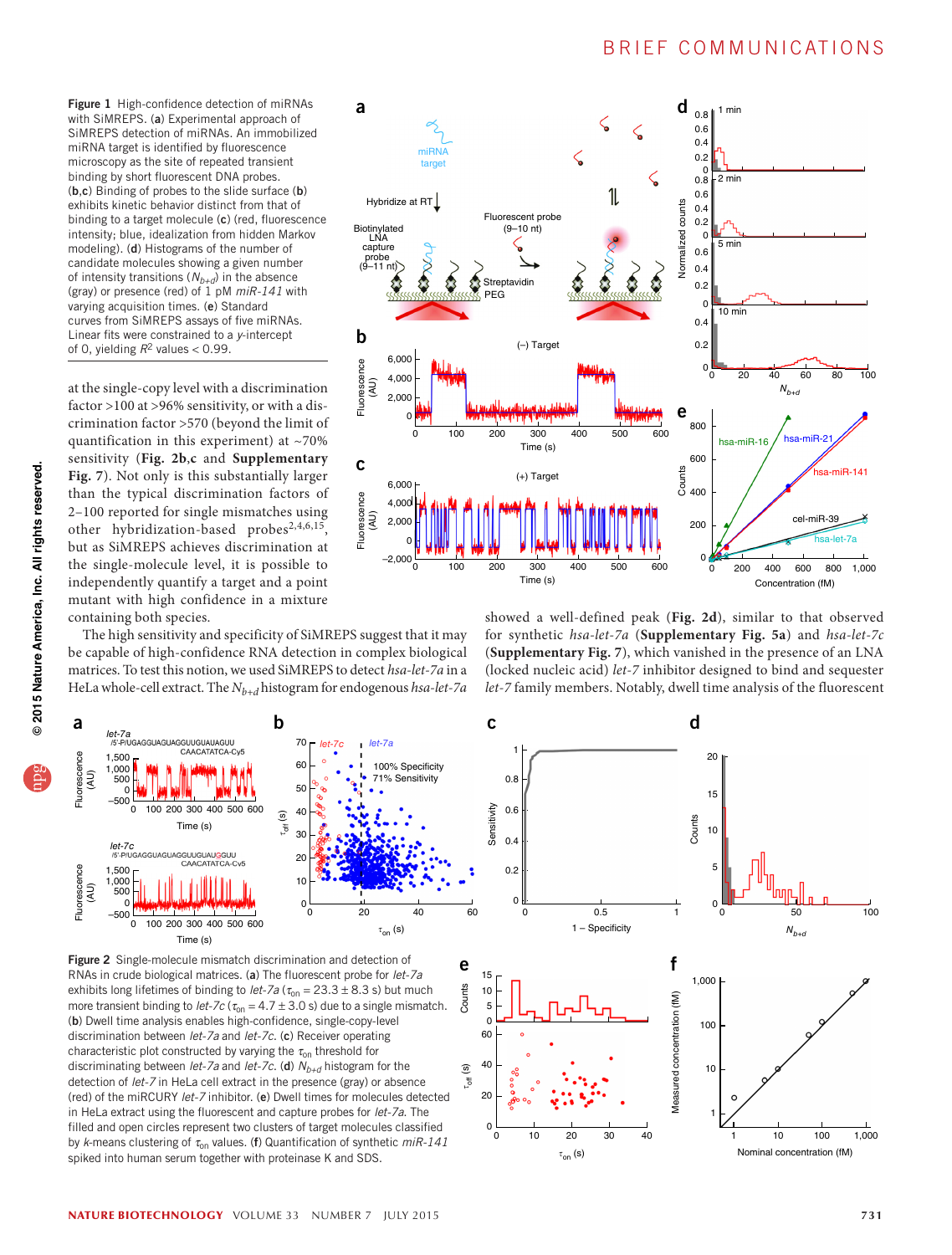### BRIEF COMMUNICATIONS

probe binding events yielded two populations of molecules that were readily resolved by  $k$ -means clustering of the  $\tau_{on}$  values ([Fig. 2e](#page-1-1)) and are consistent with the expected  $\tau_{on}$  distributions for *hsa-let-7a* and *hsa-let-7c*.

To investigate whether SiMREPS can detect miRNAs of clinical interest in minimally treated biofluids, we conducted the assay for the prostate cancer biomarker *hsa-miR-141* (ref. [16\)](#page-2-13) in a serum sample from a healthy individual after spiking in varying concentrations of synthetic *hsa-miR-141* together with SDS and proteinase K to protect against RNase activity (**Supplementary Fig. 8**). The measured concentration (calibrated from **[Fig. 1e](#page-1-0)**) was strongly correlated with the nominal spiked-in concentration (**[Fig. 2f](#page-1-1)**, *R* > 0.999, slope = 1.07). Consistent with the expected low concentration (0.1–5 fM) of  $miR-141$  in the serum of healthy individuals<sup>16</sup>, we measured a concentration of  $0.4 \pm 0.5$  fM (s.e.m.,  $n = 3$ ) in this serum specimen in the absence of spiked-in synthetic *miR-141*.

We have presented a method for the rapid, high-confidence, direct detection and quantification of specific nucleic acid biomarkers with transiently binding probes. SiMREPS lends itself to miniaturization, multiplexing and extension to non-TIRF, microscopy-based detec-tion approaches<sup>[17,](#page-2-14)[18](#page-2-15)</sup>, so we expect it to find broad application in both clinical diagnostics and research.

#### **METHODS**

Methods and any associated references are available in the [online](http://www.nature.com/doifinder/10.1038/nbt.3246) [version](http://www.nature.com/doifinder/10.1038/nbt.3246) of the paper.

*Note: Any Supplementary Information and Source Data files are available in the [online](http://www.nature.com/doifinder/10.1038/nbt.3246) [version](http://www.nature.com/doifinder/10.1038/nbt.3246) of the paper.*

#### **Acknowledgments**

This work was funded in part by the Department of Defense MURI Award W911NF-12-1-0420 (to N.G.W.) and US National Institutes of Health Transformative R01 grant R01DK085714 (to M.T.). X.S. acknowledges support from the China Scholarship Council. M.D.G. acknowledges initial support from a Rio Hortega Fellowship and later from a Martin Escudero Fellowship.

The authors thank A.M. Chinnaiyan, M. Bitzer, A. Sahu, S. Pitchiaya, L.A. Heinicke and M.L. Kahlscheuer for helpful discussions. The authors acknowledge J.D. Hoff and the Single-Molecule Analysis in Real-Time (SMART) Center for instrumentation and assistance in TIRF microscopy measurements.

#### **AUTHOR CONTRIBUTIONS**

N.G.W. and A.J.-B. conceived the idea. A.J.-B., N.G.W. and X.S. designed the experiments. X.S. and A.J.-B. carried out experiments and analyzed the results. A.J.-B., N.G.W., X.S., M.T., M.D.G. and M.Z. interpreted the results and wrote the paper.

#### **COMPETING FINANCIAL INTERESTS**

The authors declare competing financial interests: details are available in the [online](http://www.nature.com/doifinder/10.1038/nbt.3246) [version](http://www.nature.com/doifinder/10.1038/nbt.3246) of the paper.

Reprints and permissions information is available online at [http://www.nature.com/](http://www.nature.com/reprints/index.html) [reprints/index.html.](http://www.nature.com/reprints/index.html)

- <span id="page-2-0"></span>1. Schwarzenbach, H., Hoon, D.S.B. & Pantel, K. *Nat. Rev. Cancer* 11, 426–437 (2011).
- <span id="page-2-1"></span>2. Gunnarsson, A., Jonsson, P., Marie, R., Tegenfeldt, J.O. & Hook, F. *Nano Lett.* 8, 183–188 (2008).
- 3. Geiss, G.K. *et al. Nat. Biotechnol.* 26, 317–325 (2008).
- <span id="page-2-11"></span>4. Li, L., Li, X., Li, L., Wang, J. & Jin, W. *Anal. Chim. Acta* 685, 52–57 (2011).
- <span id="page-2-2"></span>5. Ho, S.-L., Chan, H.-M., Ha, A.W.-Y., Wong, R.N.-S. & Li, H.-W. *Anal. Chem.* 86, 9880–9886 (2014).
- <span id="page-2-3"></span>6. Zhang, D.Y., Chen, S.X. & Yin, P. *Nat. Chem.* 4, 208–214 (2012).
- <span id="page-2-4"></span>7. Jungmann, R. *et al. Nano Lett.* 10, 4756–4761 (2010).
- <span id="page-2-5"></span>8. Axelrod, D., Burghardt, T.P. & Thompson, N.L. *Annu. Rev. Biophys. Bioeng.* 13, 247–268 (1984).
- <span id="page-2-6"></span>9. Walter, N.G., Huang, C.-Y., Manzo, A.J. & Sobhy, M.A. *Nat. Methods* 5, 475–489 (2008).
- <span id="page-2-7"></span>10. Cisse, I.I., Kim, H. & Ha, T. *Nat. Struct. Mol. Biol.* 19, 623–627 (2012).
- <span id="page-2-8"></span>11. Dupuis, N.F., Holmstrom, E.D. & Nesbitt, D.J. *Biophys. J.* 105, 756–766 (2013).
- <span id="page-2-9"></span>12. Lu, M. *et al. PLoS ONE* 3, e3420 (2008).
- 13. Ruepp, A. *et al. Genome Biol.* 11, R6 (2010).
- <span id="page-2-10"></span>14. Russo, F. *et al. PLoS ONE* 7, e47786 (2012).
- <span id="page-2-12"></span>15. Garcia-Schwarz, G. & Santiago, J.G. *Angew. Chem. Int. Ed.* 52, 11534–11537 (2013).
- <span id="page-2-13"></span>16. Mitchell, P.S. *et al. Proc. Natl. Acad. Sci. USA* 105, 10513–10518 (2008).
- <span id="page-2-14"></span>17. Sorgenfrei, S. *et al. Nat. Nanotechnol.* 6, 126–132 (2011).
- <span id="page-2-15"></span>18. Baaske, M.D., Foreman, M.R. & Vollmer, F. *Nat. Nanotechnol.* 9, 933–939 (2014).